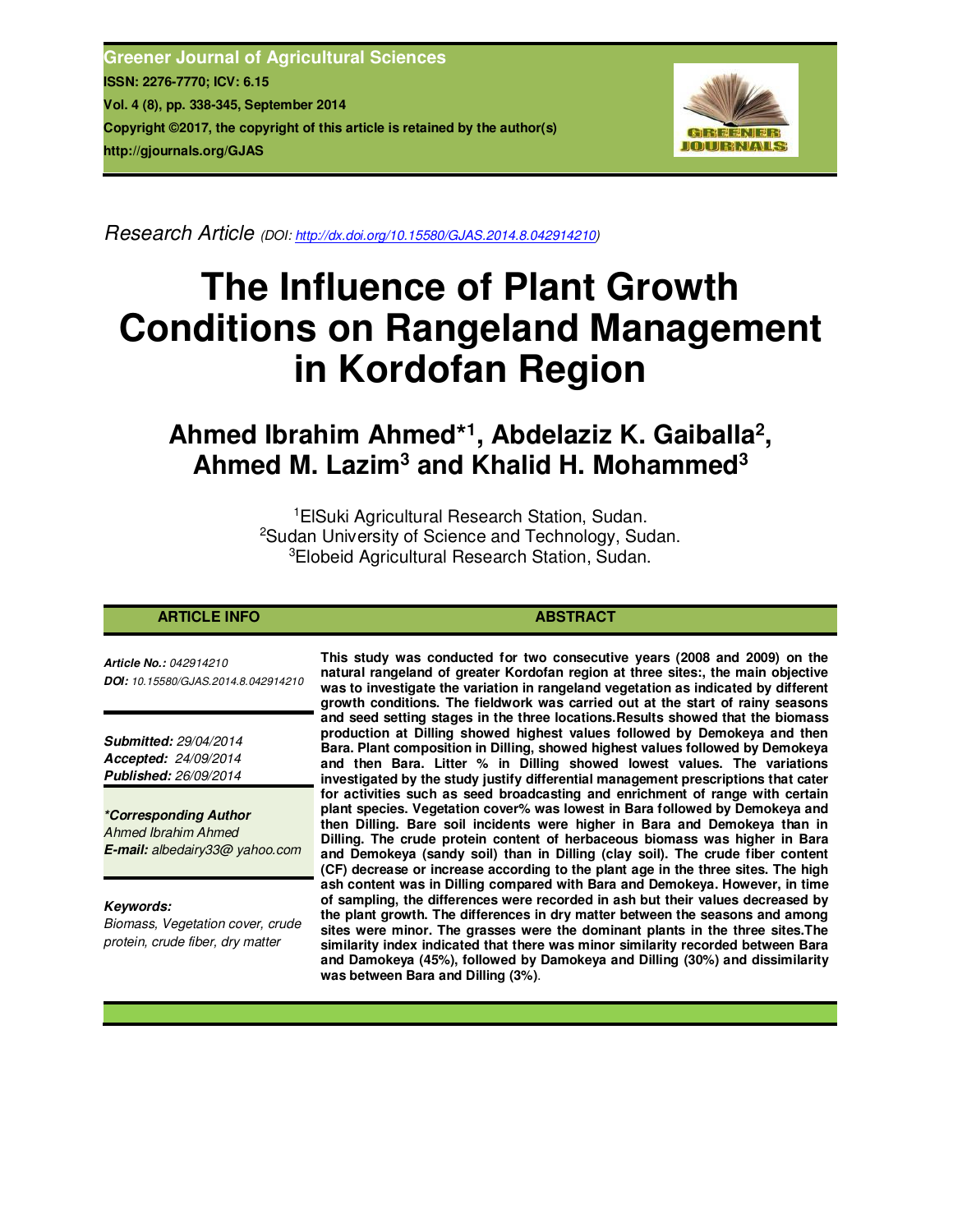#### **INTRODUCTION**

In Sudan, livestock depends mainly on range land plants all year round. Forage quantity and quality are major determinants of carrying capacity and performance of grazing animals (Valentine, 1990). Greater Kordofan region is rich in rangeland resources. Nonetheless, the economic planning and development of rangelands is hindered by lack of proper assessment. Variations in growth conditions known to lead to different growth performance and hence different management implications. There is a need for detailed investigation of these variations in order to consider in range management process.

Natural range supports and provides feed for large number of livestock, which plays a vital role in national economy through provision of animal products for local consumption and foreign exchange.

The Sudan ranks at the top of African and Arab countries in livestock owning. The latest estimates of the livestock population of Kordofan (MOA, 2007) indicated that there are now 31 million heads, composed of 8, 12.5, 8, and 3 million of cattles, sheeps, goats and camels respectively:, Totaling about 13 million animal units. Climatic features, soils and other factors like diseases and parasites, govern the management of flocks and the rangeland utilization (ARC, 2007).

Most of the livestock in the Kordofan are kept under extensive management systems and are fed exclusively on range land resources. This practice is facing considerable difficulties due to many interacting factors. Other factors adversely affecting nomadic systems are the seasonal fires, over grazing and drought spells and desertification (Abdel, 1994).

According to the agricultural survey for season 2008- 2009, cultivated area in the State was estimated as 4.2 million hectares, while the area of rangeland was estimated at 14 million hectares (RPA-NKS, 2008). Buderson (1984) reported that only 6-10% of the net primary production of range was consumed by livestock on annual basis. In African countries, with similar ecological conditions, this percentage reaches up to 25 and 35 %. Annual grasses and perennials become completely dry and display a reduction in growth and nutritive value during the dry season (Khalid, 1984). The nutritive value of pasture and range in the Sudan is greatly affected by seasonal changes in the summer (dry period).The moisture content, crude protein and total soluble sugars decrease and the plants tend to be fibrous with a high ash and a relatively poor nutritive value (Elhag,1985).

#### **MATERIALS AND METHODS**

#### **Sampling design**

Three range sites were selected in each of the three geographical areas, within each site in an area of 1kmx1km was marked based on Relevé (Greig- Smith 1979 and Barbour et al 1987) each containing three smaller circular plots of a radius of 200m, marked based on the minimum area principle. Within each sampling plot 20 quadrates was selected randomly from the plot centre. Sampling was done for two years (2008 and 2009). Biomass and forage quality was assessed as follows:

- The first 20 quadrates at the start of rainy season.
- The second 20 quadrates at the seed setting stage.

#### **Ground vegetation measurements**

Vegetation measurements were done to collect data for the following:

- Herbaceous biomass
- Herbaceous cover
- Dominant species

#### **Herbaceous biomass**

Forage yield is the weight of forage produced at a given area during a certain period of time (Darrag, 1996). Forage yield helps in determining carrying capacity and has a link with range condition. Biomass was determined by using direct sampling methods. Direct methods involve techniques that weigh or estimate the actual biomass of plants in quadrates. Sampling was made by cutting the herbaceous vegetation at 2.5 -3 cm above ground level using a pair of scissors. The harvested plants species were placed in paper bags. The plant materials in the bags were oven dried at 70° C for 48 hours (AOAC, 1990). Biomass value was subsequently converted to a grams / m<sup>2</sup> .

#### **Herbaceous cover**

It is the percentage of the quadrat area covered by vegetation canopy. Herbaceous cover helps in determining range condition, production and soil protection (Abuswar, 2007). At each site, there were about 20 measurement points and 20 quadrates at each visit were taken to create 40 quadrates per site. Herbaceous cover percentage was estimated for each quadrat and recorded. The average covers of all quadrates used to determine total ground cover for each site by the number of quadrat taken at each site. Ground cover percentage was estimated by looking to the quadrat from above and estimating approximately the covered part of the quadrat.

#### **Climatic data**

Measurements of climate variables (air temperature, relative humidity, soil moisture and soil temperature) were performed by instruments supplied with sensors for each one of the above mentioned climatic factors. These instruments were installed in the three study areas by Lund University (Sweden) as part of CARPOAFRICA project activities. All instruments were intercalibrated at location before and after each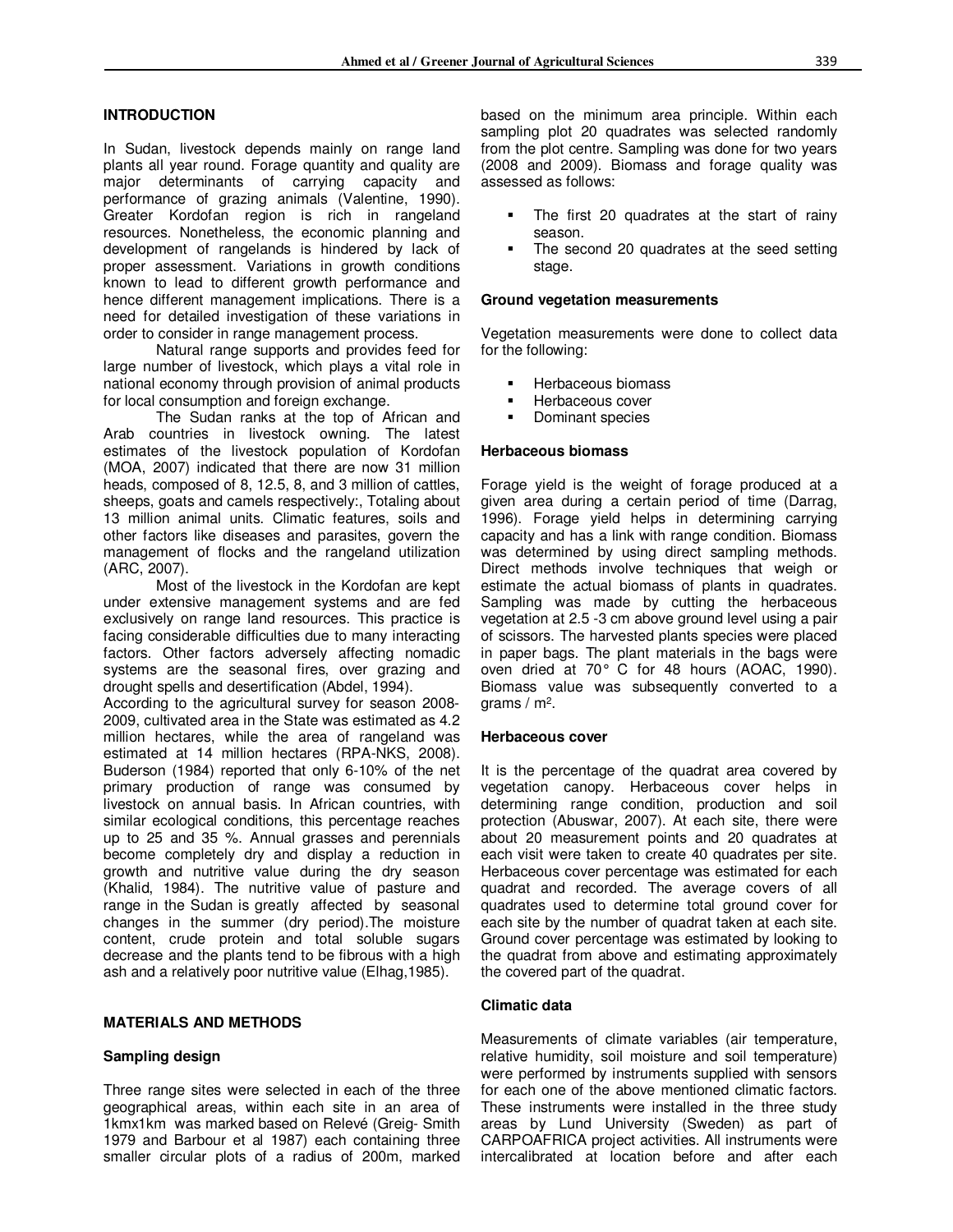growing season. Sensors were mounted on a 6-m aluminum mast, and data was collected using data loggers that recorded data every 30 min (Table 1).

#### **Dominant species**

Dominant plants are species or groups, which by means of their number, coverage or size, have considerable influence or control upon the condition and existence of associated species (Frost and Ruyle, 1993). In each quadrat, three dominant species were recorded according to their coverage.

#### **Proximate Chemical composition**

The sampling for chemical composition was done for the harvested plant materials at two times of stage growth (Start of rainy season and seed setting stage).

$$
J \text{ class} = \frac{A}{A + B + C}
$$

Where:

*J class* = Jaccard similarity index.

Jaccard similarity index range from 0 (no similarity) to 1 (100% similarity).

*A* = number of species shared by the two compared sites.

*B =* number of species unique to the first site.

 $C =$  number of species unique to the second site.

#### **Data analysis**

Excel software program was used to organize and tabulate the collected data. Rangeland standard assessment equations were used.

#### **RESULTS AND DISCUSSION**

#### **Cover and biomass of herbaceous plants**

Results of Range measurement in terms of cover percentages at different sites were presented in Table (1) and table (2).In table (1) ,there were differences in plant cover among the three sites (Bara, Demokeya and Dilling) early in the rainy season. The results of plant cover for Bara, Demokeya and Dilling were 15.25%, 36.25%and 45% respectively, and in the seed setting were 16.25%, 47% and 72% respectively for the first season (table 1). The results of plant cover for Bara, Demokeya and Dilling early in the rainy season were 40%, 14.5% and 24.2%respectively, and in the seed setting stage were 14.25%, 37.75% and 28% respectively (table 2). It was clear that in the first year, the plant cover in Dilling had higher values than Bara and Demokeya. These differences may be attributed to severe grazing pressure in Bara and Demokeya. The biomass production had higher values in Dilling than in Bara and Demokeya. The biomass production in

Each sample of selected plant materials were dried to constant weight. These samples were then analyzed for Crude Protein (CP), Crude Fiber (CF), (Ash), Nitrogen Free Extract (NFE), and Organic Matter (OM).The method for the chemical analysis followed that of the (AOAC, (1990).

#### **Similarity index**

The method compares similarity of species composition between each pair of sites based on presence or absence of the species after (Chao *et al.,* 2005). To calculate floristic similarity, a checklist of herbaceous plants in each site was obtained. Jaccard similarity index was used because it is the most commonly used index and is widely used in previous studies examining biotic homogenization (Olden and Rooney, 2006).

Dilling in the seed setting stage was 300.54g/m<sup>2</sup> followed by Demokeya 59.8g/m<sup>2</sup> and finally Bara 38.02  $g/m^2$  (table 1). In year two, early in the rainy season and in the seed setting stage, Dilling recorded 70.91  $g/m^2$  and 114.43  $g/m^2$  respectively followed by Demokeya 18.62 $g/m^2$  and 53.48  $g/m^2$  and finally Bara 21.71 g/m<sup>2</sup> 16.17 g/m<sup>2</sup> respectively( table2). The variations in biomass production along the three sites may be due to the variation in rainfall, soil types and grazing. Litter% in Dilling had lower values than Bara and Demokeya especially in year one. Litter% in Dilling recorded 4.25%, 8.5% and in Bara 5.5%, 10.5% and in Demokeya 5.5%, 12.5% in the early rainy season and in the seed setting stage respectively. The low litter % in Dilling may be attributed to insufficient utilization of range. The results were in line with (Lazim, (2009). The amount of litter in a pasture is a function of forage growth, harvest and decomposition (Coleman, 1992).

Moreover, Bara and Demokeya had intensive grazing pressure compared with Dilling according to the observations during the study period. That is reflected in declining vegetation cover in Bara and Demokeya and increase of bare soil %. Bara had the highest values in bare soil in two years (table 1and table 2). Bara recorded 79.25%, 63.5% and 54.25%, 71%, followed by Demokeya 58%, 41% and 79.5%, 50%; finally Dilling recorded 49.75%, 19.5% and 50.75%, 58.75% in the early part of the rainy season and in the seed setting stage respectively. Similarly, other studies showed that, standing and fallen litter mass and vegetation cover generally decrease while amount of B.S (bare soil) increases with increased grazing pressure. The Grazing can increase B.S

percentage. The results of this study are in close agreement with the findings of Naeth *et al.* (1991) and Lazim (2009) who observed that standing and felling litter mass generally decreased while bare soil increased with increasing grazing intensity.

Generally, in this study in two years, plant cover and biomass production had higher percentage in Dilling (South Kordofan) than Bara and Demokeya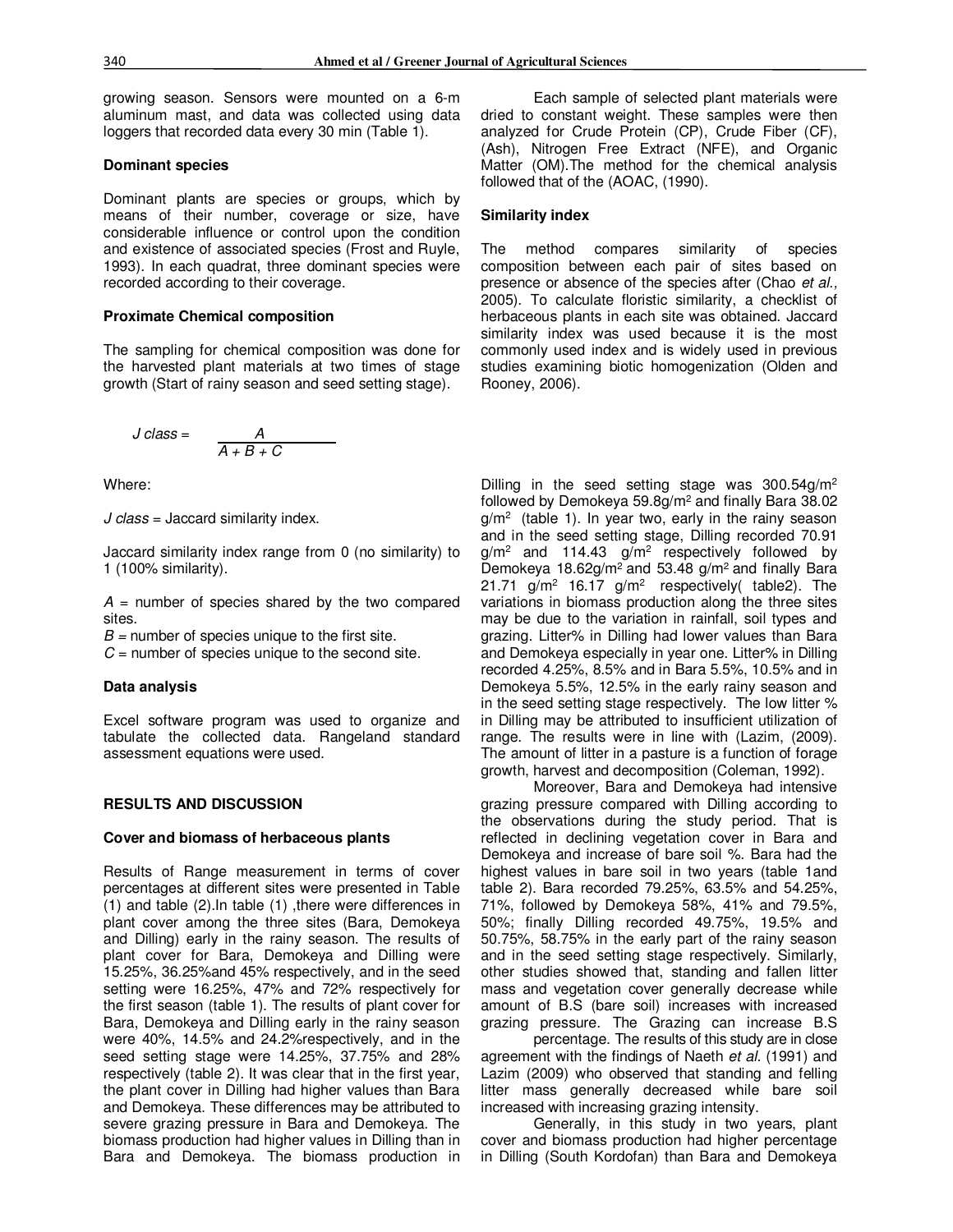(North Kordofan). That is evident by the increase in plant cover and biomass production in Dilling while the bare soil% and litter% were increased in Bara and Demokeya. This may be attributed to the lower livestock numbers in the start of rainy season and seed setting stage in Dilling. WASRP (1985) reported that there is low density of livestock in South Kordofan particularly during the wet season.

Management implications are needed including the facilitation the process of animal transition from the north to the south of the region and this process may be helpful to avoid the severe soil erosion hazard in the north. Reid et al. (1958) reported that when the bare soil percent is more than 51% that means there is severe erosion hazard.

#### **Proximate chemical composition and dry matter of herbaceous plant**

The results in table (3) indicated that Bara and Demokeya had higher crude protein CP content than Dilling. Demokeya recorded 8.64%, 3.20%, Bara 8.41%, 2.95% and Dilling 4.12%, 4.06% in early rainy season and seed setting stage respectively. The variation of crude protein content between Bara and Demokeya compared with Dilling may be attributed to the variation in species composition. Moreover, in Dilling, the course annual grasses were dominant such as *Hyparrhenia confines* (Umraggo) and *Cymbopogon Nervatus* (Nal) which are characterized by low crude protein content. The variation in CP content among plots may be attributed to the variation in species composition. This was in accord with the findings of (Lazim, (2009) who stated that the variation in crude protein content among plots attributed to the variation in species composition.

Crude fiber content in Bara was 41.01%, 40.01%, Demokeya 34.37%, 42.38% and Dilling 35.39%, 36.74% in early rainy season and seed setting stage respectively. The increase in crude fiber content in Demokeya and Dilling from start of the rainy season to the seed setting stage may be due to plants maturity. At sampling the differences in CP and CF among the three sites were cleared and their differences were observed in the different plant stage of growth, whereas in early stage of growth low CF and high CP is noticed. This result agreed with findings of Lazim, (2009) and Butler and Baily (1973) who stated that at early stage of forage leaves content, high protein and low fiber was recorded. Anon (2004) recoded sharp decline in CP and increase in CF at maturity stage in South Kordofan. When livestock return to south Kordofan at the start of the dry season the grasses have already lost much of their nutritive value (WASRP, 1982; El-Hag, 1992).

The ash content in Bara was 9.3%, 7.30%, Demokeya 9%, 7.37% and Dilling 11%, 8.78% in early rainy season and in seed setting stage respectively. The variation in ash content between Bara and Demokeya compared with Dilling may probably be due to the variation in species composition. The variation in ash content between early rainy season and seed setting stage in the same site may be attributed to the mineral concentration dynamics from rainy season to

the dry season. The results agreed with (Lazim,(2009) who reported the variation in mineral content in protected plots and open plots in the late rainy season and mid dry season which was attributed to the variation in species composition and mineral concentration dynamics from rainy season to the dry season.

The dry matter (DM) in Demokeya is 96.57%, 96.62%; in Bara 96.06%, 96.37% and in Dilling 96.13%, and 95.86% respectively. The results indicated that the differences in dry matter between the seasons and among sites were minor (table3).

Generally, in the dry season the moisture content, CP, soluble sugar decrease and the plant tend to be fibrous and with relatively poor nutritive value (Fatur and Abdelati, 2007).

#### **Dominant species**

The results in table (4), indicated that the dominant plants in Bara were *Cenchrus biflorus* (Haskaneet Khashen), *Fimbristylist dichtomo* (Umfesaseyat) and *Aristida spp* (Gaw).In Demokeya, the dominant plants were *Echinchloa colona* (Difra), *Eragrostis termula* (Bano) and *Cenchrus biflorus* (Haskaneet Khashen).

The dominant plants in Dilling were<br>Hyparrhenia confines (Umraggo), Newtonya confines (Umraggo), *Newtonya* (Newtonya) and *Cymbopogon Nervatus* (Nal). The results indicated that the grasses were dominant in the three sites. However, tall course annual grasses were dominant in Dilling. The results indicated that *Cenchrus biflorus* (Haskaneet Khashen) was dominant in both Bara and Demokeya. Dominance may be attributed to response to site characteristics, time and pattern of utilization. The dominance of *Cenchrus biflorus* (Haskaneet Khashen) may be attributed to its palatability to the animals and can be transferred by animals from one place to another. The dominance of *Hyparrhenia confines* (Umraggo) and *Cymbopogon Nervatus* (Nal) may be due to their ability to compete with other herbaceous and their low palatability. The dominance of *Echinochloa colona* (Difra) may be attributed to its ability to produce high quantity of seeds and palatability which helps seeds to be transferred by animals. Furthermore, there was absence of forbs dominance in the three sites. However, reseeding of high productive and palatable forbs could contribute positively in range improvement in the three sites. Strang, (1980)stated that the main problem associated with rangeland management is over-stocking, leading to progressive reduction in biomass production and plant cover. This result may indicate the need for a special consideration in the management process at the three study areas.

#### **Similarity index**

The results of similarity index of herbaceous cover in the three sites were presented in table (5). The results indicated that there was minor similarity between Bara and Damokeya (45%); followed by Damokeya and Dilling (30%), and dissimilarity between Bara and Dilling (3%).The similarity or dissimilarity is a reflection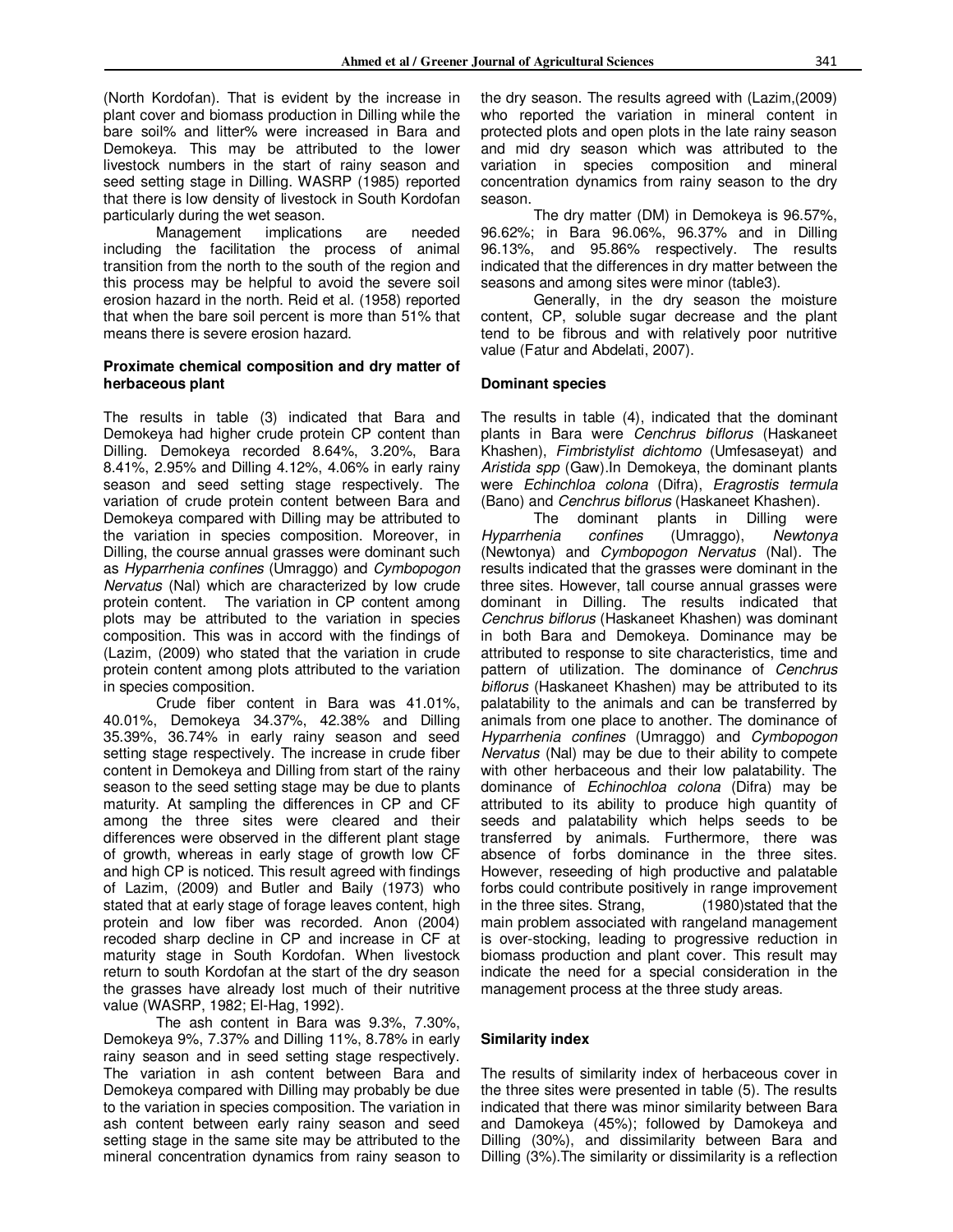of variation in topography and soil properties among the different sites. The dissimilarity between Bara and Dilling may be due to increasing distance between the two sites and variation in topography, soil properties and rainfall amount. This finding agrees with (McKinney,(2004) and (Nasra,(2008) who found that floristic similarity decreases exponentially with increasing distance between localities. It is clear that there was dissimilarity in the species composition across the three sites. This fact should be considered in management activities related to range plants enrichment.

#### **CONCLUSION**

Climatic data verified that there were differences in growth conditions that may influence growth performance of range plants, which may imply different management implications on rangeland**.** 

Further studies are needed to cover the best methods for range improvement in each of the three sites.

| Table (1): Average variation of Relative humidity (RH), Soil moisture content (SM) and |  |
|----------------------------------------------------------------------------------------|--|
| Temperature (C) along the three sites (2008)                                           |  |

| <b>Site</b>    | Growing season        | ÷<br>$\overline{RH}$ (%) | SM (%)       | Temperature(C) |
|----------------|-----------------------|--------------------------|--------------|----------------|
| <b>Bara</b>    | Early rainy<br>season |                          |              |                |
|                | <b>Seed setting</b>   | 29.02<br>48.79           | 14.2<br>15.1 | 31.70<br>30.00 |
| Demokeya       | Early rainy<br>season | 44.42                    | 27.5         | 27.73          |
|                | <b>Seed setting</b>   | 60.83                    | 29.1         | 26.23          |
| <b>Dilling</b> | Early rainy<br>season | 70.09                    | 49.7         | 25.35          |
|                | Seed setting          | 80.89                    | 52.2         | 23.97          |

#### **Table (2): Percentage of plant cover, Litter, Bare soil and biomass (g/m<sup>2</sup> ) along the three sites early and late in the rainy season (2008) and (2009)**

|                     |                                             |                 |                | $3000$ carry and late in the rainy $30000$ (2000) and (2003) |                          |
|---------------------|---------------------------------------------|-----------------|----------------|--------------------------------------------------------------|--------------------------|
| <b>Site</b><br>Bara | Growing season<br>Early rainy               | %Plant<br>15.25 | %Litter<br>5.5 | %Bare soil<br>79.25                                          | Biomass $(g/m)2$<br>6.48 |
|                     | season(2008)                                |                 |                |                                                              |                          |
|                     | Early rainy<br>season(2009)                 | 40              | 5.25           | 54.25                                                        | 21.71                    |
|                     | Seed setting (2008)                         | 26.25           | 10.25          | 63.5                                                         | 38.02                    |
|                     | Seed setting (2009)                         | 14.25           | 14.25          | 71.5                                                         | 16.13                    |
| Demokeya            | Early rainy<br>season(2008)                 | 36.25           | 5.5            | 58                                                           | 59.8                     |
|                     | Early rainy<br>season(2009)                 | 14.5            | 6              | 79.5                                                         | 18.62                    |
|                     | Seed setting (2008)                         | 47              | 12             | 41                                                           | 106.5                    |
|                     | Seed setting (2009)                         | 37.75           | 12.25          | 50                                                           | 53.48                    |
| <b>Dilling</b>      | Early rainy                                 | 46              | 4.25           | 49.75                                                        | 15.98                    |
|                     | season(2008)<br>Early rainy<br>season(2009) | 24.2            | 26             | 50.75                                                        | 70.91                    |
|                     | Seed setting (2008)                         | 72              | 8.5            | 19.5                                                         | 300.54                   |
|                     | Seed setting (2009)                         | 28              | 13.25          | 58.75                                                        | 114.43                   |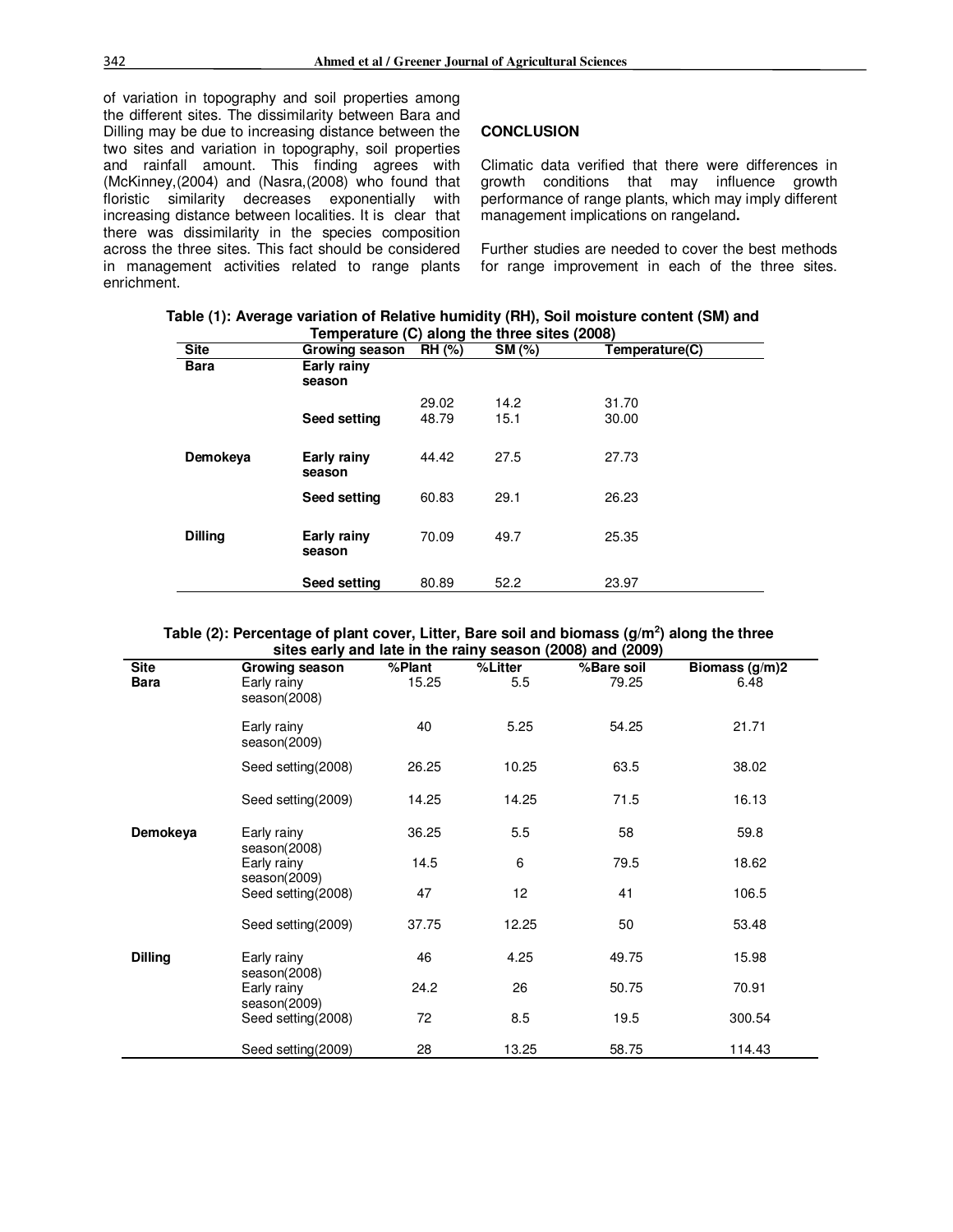#### **Table (3): Dry matter and proximate chemical composition (Ash, Crude protein and Crude fiber) Percentage of herbaceous plant in the three Sites (2008)**

| <b>Site</b>    | . <u>.</u><br>Growing | <b>DM</b> | Ash    | Crude protein | <b>Crude fiber</b> |
|----------------|-----------------------|-----------|--------|---------------|--------------------|
|                | season                | $(\% )$   | $(\%)$ | $(\% )$       | (%)                |
| <b>Bara</b>    | Early rainy<br>season |           |        |               |                    |
|                |                       | 96.09     | 9.3    | 8.41          | 41.01              |
|                | Seed setting          | 96.37     | 7.30   | 2.95          | 40.01              |
| Demokeya       | Early rainy<br>season | 96.57     | 9.0    | 8.64          | 34.37              |
|                | Seed setting          | 96.62     | 7.37   | 3.20          | 42.38              |
| <b>Dilling</b> | Early rainy<br>season | 96.13     | 11.0   | 4.12          | 35.39              |
|                | Seed setting          | 95.86     | 8.78   | 4.06          | 36.74              |

#### **DM=Dry Matter**

| Table (4): Dominant species in the three sites |                         |                   |  |  |
|------------------------------------------------|-------------------------|-------------------|--|--|
| <b>Site</b>                                    | <b>Dominant species</b> |                   |  |  |
|                                                | Latin name              | Local name        |  |  |
|                                                |                         |                   |  |  |
| <b>Bara</b>                                    | Cenchrus biflorus       | Haskaneet Khashen |  |  |
|                                                | Fimbristylist dichtomo  | Umfesaseyat       |  |  |
|                                                | Aristida spp            | Gaw               |  |  |
| Demokeya                                       | Echinchloa colona       | Difra             |  |  |
|                                                | Eragrostis termula      | Bano              |  |  |
|                                                | Cenchrus biflorus       | Haskaneet Khashen |  |  |
| <b>Dilling</b>                                 | Hyparrhenia confines    | Umraggo           |  |  |
|                                                | Cymbopogon nervatus     | Nal               |  |  |
|                                                | Newtonya                | Newtonya          |  |  |

| Table (5): Similarity index among the three sites (2008) |             |          |                |  |  |
|----------------------------------------------------------|-------------|----------|----------------|--|--|
| <b>Site</b>                                              | <b>Bara</b> | Demokeya | <b>Dilling</b> |  |  |
| <b>Bara</b>                                              | #           | 45%      | 3%             |  |  |
| Demokeya                                                 | 45%         | #        | 30%            |  |  |
| <b>Dilling</b>                                           | 3%          | 30%      | #              |  |  |

#### **COMPETING INTERESTS**

None

#### **AUTHORS' CONTRIBUTION**

Research activities:

- 1. Reconnaissance survey for range condition in South Darfur State.
- 2. Assessment of range condition in South Darfur State and North Darfur State.
- 3. The Influence of plant growth conditions on rangeland management in Kordofan region.
- 4. Assessment of range condition in White Nile state.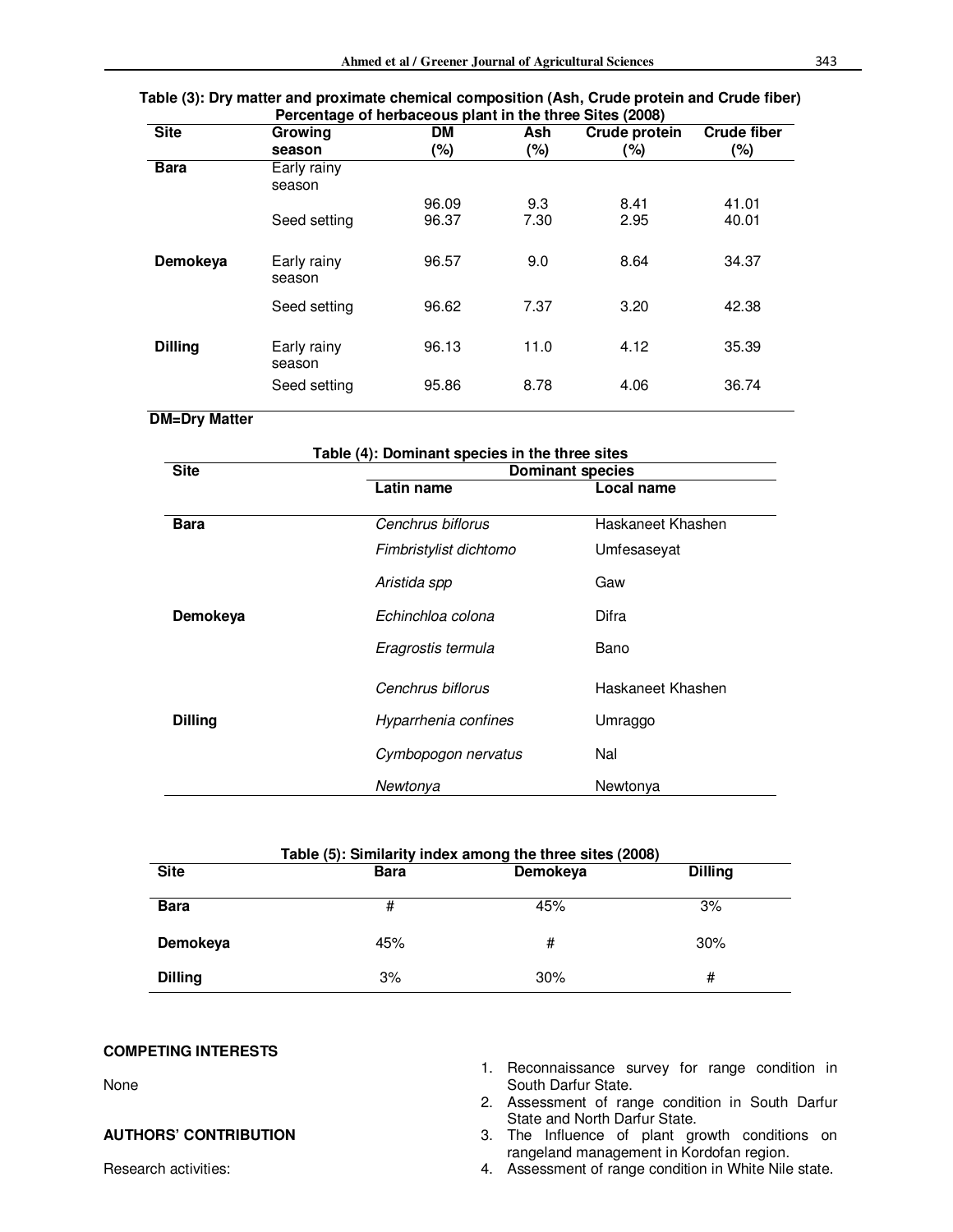- *5.* Study the effect of sowing methods on seed yield and forage biomass of cowpea (*Vigna unguiculata*) under irrigated White Nile State condition.
- 6. Effect of seed rate on forage potential of sorghum varieties under White Nile State and West Darfur State condition.
- 7. Effect of spacing on forage biomass and seed productivity of Cowpea (*Vigna unguiculata*) in White Nile State.
- 8. Effect of seed rate on plant performance of Abunigagira (*Alycicarpus ovalifolius*) Under Rainfed in Semi-arid zone of Sudan, North Darfur.
- 9. Effect of seed rate on forage yield of the recommended sorghum hybrid "Mabrouk".
- 10. Effect of intra row spacing on growth and yield of BT cotton in Elsuki .
- 11. Introduction of perennial cultivars to alleviate fodder bottlenecks in Sudan.
- 12. The impact of intra raw spacing on the growth and yield of sorghum (Hagen Dra 2 and Wafer ) under irrigation system

#### **REFERENCES**

- Abdel Gadir, (1994). Urea- treated wheat straw in diets of Butana milking cows .Thesis university of Khartoum, Sudan.
- Abuswar, A.H. (2007). Alternative paradigms and implication for development. J. Range Mange. 41 (6):450-450.
- Anon Mous, (2004). Final report south, Kordofan range management and khor Abuhabil catchments basin planning and water development study volume (3) yam consultancy and Development .co.l .td .Sudan
- A.O.A.C. (1990). Official methods of analysis (13th Ed). Association of official analytical chemists. Washington, D.C.
- ARC, (2007). Agricultural Research Corporation, El-Obied Agricultural Station, Diagnostic survey report prepared for WSRM Programme.
- Barbour, M.G., Burk, J.H and Pitts, W.D. (1987). Terrestrial plant ecology. Benjamin Cummin Publishing Co, Menlo Park, CA. 2nd edit. Pp 191-193.
- Buderson, W .Trent (1984). Improving the utilization of dry season range in S. Kordofan .Sudan .Agric.Res.Project.Work plan, 48.
- Chao, A., Chazdon, R. L., Colwell, R. K. and Shen, T. (2005). A new statistical approach for assessing similarity of species composition with incidence and abundance data. Ecology Letters 8: 148–159.
- Coleman, (1992). Grazing Impacts on Litter and Roots: Perennial versus Annual Grasses. Journal of Range Management. Vol. 55, No. 1 (Jan., 2002), pp. 16-22.
- Darrag.A.A. (1996). Senior staff training lecture .Community Based Rehabilitation project .Gerigekh Rural Council .Bara Province, North Kordofan Range Administration. (Sudan).
- Elhag, M.G (1985). Animal feed resources in the Sudan, potential, supply and problems, a paper presented at the workshop on, livestock policy, range and feed utilization Guideline for drought. Prone, Africa countries, Khartoum, 10-13 November.
- Elhag, F.M., (1992). Effect of chopping and wilting on tropical grass and silage quality in South Kordofan, Sudan. African Livestock Res., 2:11-14.
- Fatur, M. and Abdelati, K.A. (2007). Assessment of the nutritive value of three grasses for growing goats. Journal of Animal Vegetation Science 2:5-8
- Frost, B. and Ruyle, G. (1993). Monitoring rangeland browse vegetation. Range management specialist, School of Renewable Natural Resources, College of Agriculture. University of Arizona, Tuscan, Arizona 85721
- Greig-Smith, P. (1983). Quantitative plant ecology. Berkeley, USA: University of California Press.
- Khalid AO (1984). The effect of clipping intensities and nitrogen fertilization on the productivity and nutritive value of two tropical grasses. (PhD Thesis).
- Lazim. (2009) .Response of natural range vegetation to four management practices at tallow area (south Kordofan state) PhD thesis (Sudan Academy of Sciences (SAS).
- McKinney, M. L. (2004). Measuring floristic homogenization by non-native plants in North America. Global Ecology and Biogeography, 13: 47–53.
- MOA, (2007). Ministry of Animal Wealth and Fisheries, Annual Animal census report.
- Naeth, M A, Bailey, A W, Pluth, D J, Chanasyk, D S, Hardin, R T. (1991). Grazing impacts on litter and soil organic matter in mixed prairie and fescue grassland ecosystems of Alberta. Journal of range management,  $44(1), 7 - 12.$
- Nasra, (2008). Spatial heterogeneity and range management in semi arid areas PhD thesis (Sudan Academy of Sciences (SAS).
- Olden, J. D., and Rooney, T. P. (2006). On defining and quantifying biotic homogenization. Global Ecology and Biogeography, 15, 113– 120.
- RPA-NKS, (2008). Range and Pasture Department Annual report. North Kordofan State.
- Reid, Elbert H. and L. D. Love. (1958). Rangewatershed conditions and recommendation for, management, Elk Ridge and Lower Elk Ridge cattle Allotments, Roosevelt National Forest, Colorado. U. S. Dept. Agr. Forest Service, 123 pp. (Proc).
- Strang. C.R.N. (1980). African pasture lands ecology. Food and Agriculture Organization (FAO) of the UN. Rome, Italy.<br>WASRP (1982). Western Sudar
- (1982).Western Sudan Agricultural Research Project (WSARP). General research program. WSARP publication No,